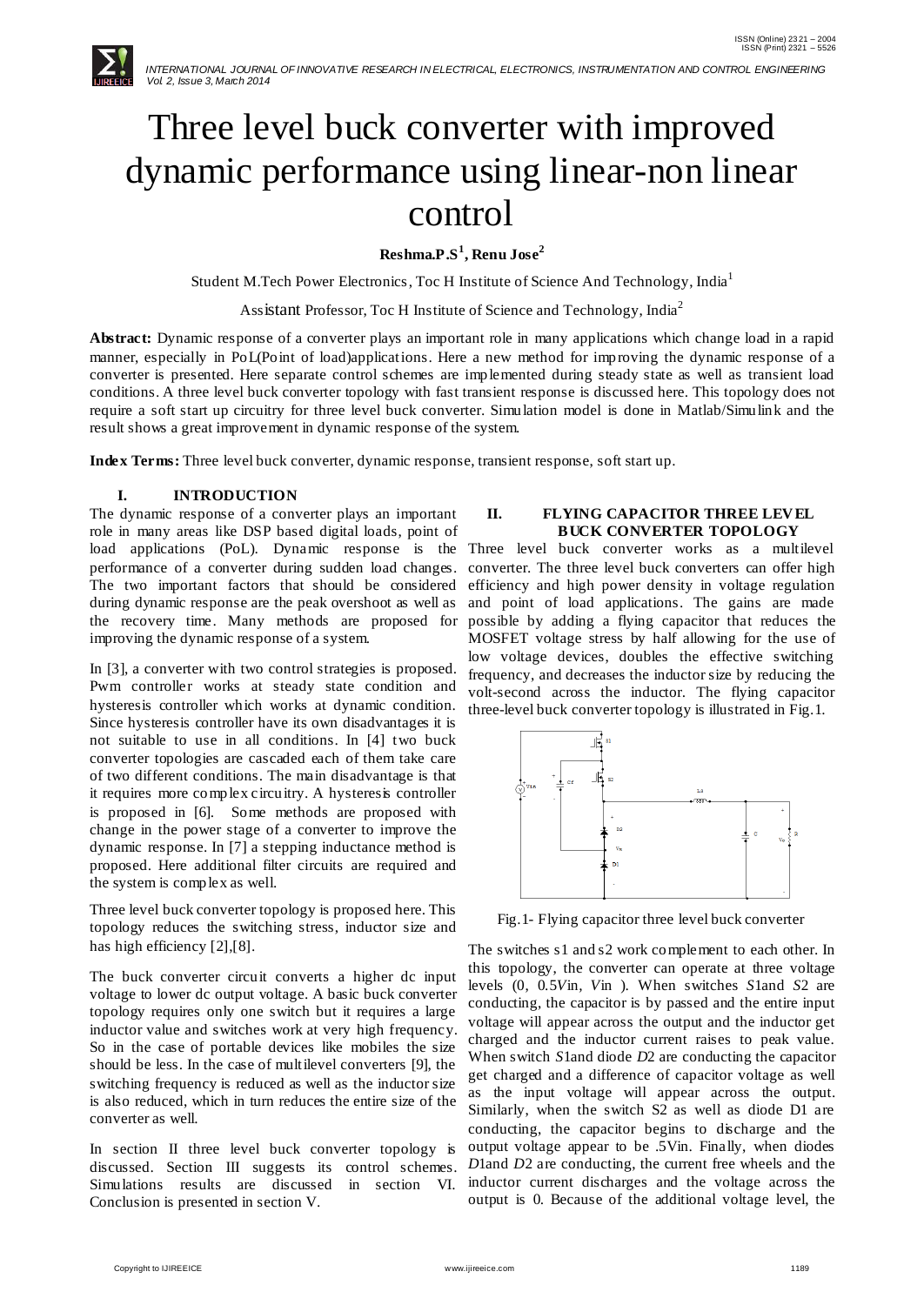

 *INTERNATIONAL JOURNAL OF INNOVATIVE RESEARCH IN ELECTRICAL, ELECTRONICS, INSTRUMENTATION AND CONTROL ENGINEERING Vol. 2, Issue 3, March 2014*

 $\overline{\mathcal{L}}$ 

size of the inductor used in design of the converter is small for the same output current ripple.



converter [1]

When duty ratio  $D \le 5$  the voltage levels obtaining are (0,Vin-Vc,Vc). The ripple current waveform is shown in fig.2. In this case the switching combination, S1and S2 turned on does not come into effect since the duty ratio is less hence no overlapping come into effect. From the waveform it is clear that the effective ripple frequency at the output is doubled. So that the switches are subjected to low voltage stress as well as the inductor size is reduced. The inductor ripple current is given by

$$
\Delta i_{L} = \frac{V_{in}}{L.f} \bullet - D \bullet \tag{1}
$$

for D<.5, where D is the duty ratio and f is the frequency. Thus the minimum inductance required for continuous conduction is

$$
L_{\min} = \left(1 - \frac{2V_0}{V_{in}}\right) \frac{RT}{2}
$$
\n<sup>(2)</sup>

Thus three level buck converter topology gives a reduced inductor size so that the overall size of the converter is reduced. Thus comparing with conventional buck converter the inductor size is reduced which gives a higher power density. The ripple current frequency is doubled, so that the switches are subjected to low switching frequency than that of conventional buck converter. The voltage stress across the switches is also reduced since the switches are only subjected to half of the input voltage.

In conventional buck converter when a load change occur it take some time to settle down to the new output. When there is a load step up change, switch S will be turned on. Thus the inductor slew rate is given by

$$
\frac{di_L}{dt} = \frac{V_{in} - V_o}{L} \tag{3}
$$

where L is the inductance of buck converter.

When there is a load step down change occur, switch will be open and the inductor slew rate is given by

$$
\frac{di_L}{dt} = \frac{-V_o}{L},\tag{4}
$$

where L is the inductance of buck converter.

In the case of three level buck converter, the inductor current slew rate for load step up and load step down is given by,

$$
\frac{di_L}{dt} = \frac{.5V_{in} - V_o}{L}
$$
\n(5)

$$
\text{and } \frac{di_L}{dt} = \frac{-V_o}{L} \tag{6}
$$

Here the inductor value is less compared to conventional converter hence the slew rate is increased in case three level buck converter in step down load change. The dynamic response of the system depends on the inductor current slew rate. The dynamic response of a system can be increased either by changing the power stage or by changing the control algorithm. The commonly used control methods for dc-dc converters are pulse width modulated (PWM) voltage mode control, PWM current mode control with proportional (P), proportional integral (PI), and proportional integral derivative (PID) controller. These conventional control methods like P, PI, and PID are unable to perform satisfactorily under large parameter or load variation. Therefore, nonlinear controllers come into picture for controlling dc-dc converters. The advantages of these nonlinear controllers are their ability to react suddenly to a transient condition. The different types of nonlinear controllers are hysteresis controller, sliding mode controller, boundary controller, etc. But they have many disadvantages also. In order to improve the dynamic response of converter in much more simpler manner a modified control scheme is proposed here. Here two control schemes are used in steady state and transient conditions. In transient condition a hysteresis controller used.

# **III. CONTROL STRATEGIES**

A new transient controller is presented in this section. Fig. 6 depicts the diagram of the proposed control approach. There are three major blocks in the control scheme. First is the steady-state controller that could be any kind of voltage mode or current mode controller. The second major block is the transient detector. Load transients are detected by monitoring the current passing through the output capacitor (*i<sup>c</sup>* ).

Under steady-state conditions, the average value of this current is zero and its ripple is almost equal to the ripple of the inductor current. If the load's power demand suddenly decreases, the current of the capacitor starts rising. *Icth+* is the threshold considered to detect a load step-down change. Also, if the load's power demand suddenly increases, the current of the capacitor starts falling. *Icth-*is the threshold considered to detect a load step-up change. The selection of the threshold values depends on the capacitor current ripple, magnitude of load changes; and noise in the relating signals. Larger thresholds will result in additional detection delay and subsequently, affect the dynamic performance. On the other hand, if the threshold values are selected to be too close to zero, normal operation of the converter may falsely trigger the transient controller. One can easily find how much change s hould occur in the output load resistance so that it can be detected.

As shown in this figure7, under steady-state conditions, switches S1and S2are commanded by the steady-state controller. It is worth noting that this state of operation is also in charge of regulating the flying capacitor voltage.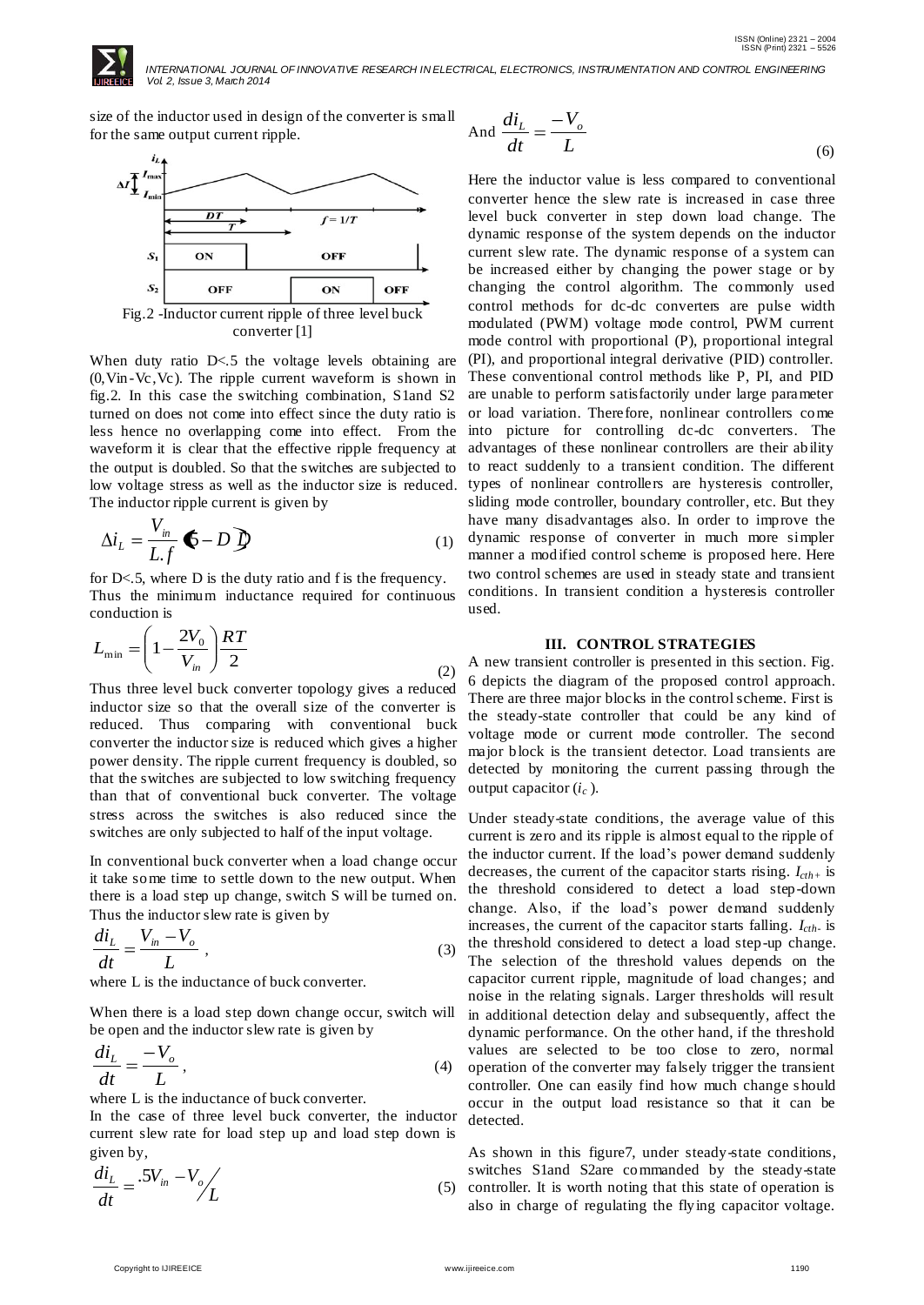

 *INTERNATIONAL JOURNAL OF INNOVATIVE RESEARCH IN ELECTRICAL, ELECTRONICS, INSTRUMENTATION AND CONTROL ENGINEERING Vol. 2, Issue 3, March 2014*

When a load step down occurs and capacitor current *i<sup>c</sup>* gets keeping the two switches work complement to each other. greater than threshold  $i_{\alpha h+}$ , the transient will be detected. Then the control scheme is shifted to hysteresis controller. For the simple design of the proposed controller, the transient control is switched back to the steady-state control by the zero detection of the capacitor current. Similarly, if there is a load step up and capacitor current  $i_c$ get less than threshold *icth-* , the transient will be detected. Again the control scheme is changed to hysteresis controller. The transient control is switched back to steady-state control by the zero detection of the capacitor current.



Fig 6- Control strategy

Fig.6 shows the control block diagram. It mainly consists of three sections, transient detection, state machine as well as flying capacitor voltage balance.



Fig 7-Logic implementation

The steady-state controller could be any kind of voltage mode or current-mode controller and the output of the steady-state controller are the three control signals for switches *S*1*, S*2 *.* Here a PID based voltage controller is used. In order to detect the load transient change, the capacitor current is compared with threshold values of capacitor current. If a step up load change is detected, that is if the capacitor current goes beyond the threshold value then the three switches are kept on for the entire period in which the current settle down. Similarly switches are kept off in the case of a step down load change.

The three level converter work properly only if the flying capacitor voltage remains at half of the input voltage for the entire working time. Theoretically, it is achieved by

But in practical condition it is not achieved due to parasitic and thus a controller is necessary for the operation. The voltage balancing can be implemented as in fig.9.



Fig 8 -Voltage balancing circuit

Here capacitor current is used to achieve voltage balancing. Here the capacitor voltage is compared with the reference voltage and the error thus obtained is fed to a pi controller and along with that the output voltage error is also taken into account. The control signal achieved from the controller is then compared with current drawn and the output thus obtained is used to drive a SR flip flop. Thus the switches are controlled to achieve voltage across the capacitor to be half of the input voltage. The proposed scheme does not require phase shifted ramp signals. It requires only the knowledge of capacitor current.

### **IV. SIMULATION RES ULTS**

The buck converter is simulated in closed loop configuration. The duty ratio is 25% and hence for an input of 24V an output voltage of 6V is obtained. The switches work at a phase shift of 180 degree. A variable delay is provided, so that the two switches work with a delay of 180 degree. Three level buck converter works as a simple buck converter with three voltage levels Vin-Vc,Vc,0 when the duty ratio is less than .5 and it works with voltage ranges Vin,Vin -Vc,0 when duty ratio is greater than .5 The closed loop is obtained by providing a PID controller in the feedback path. Outer control loop as well as inner control loop is used. The output voltage is made constant by comparing it with reference voltage and it is passed through a PID controller to obtain the reference current. Manual tuning is done for getting the values of Kp and Ki of PI controller.

The parameters used are input 24V, output 6V, switching frequency 100kHz. The entire simulation diagram is shown in fig 9.



Fig 9 simulation diagram